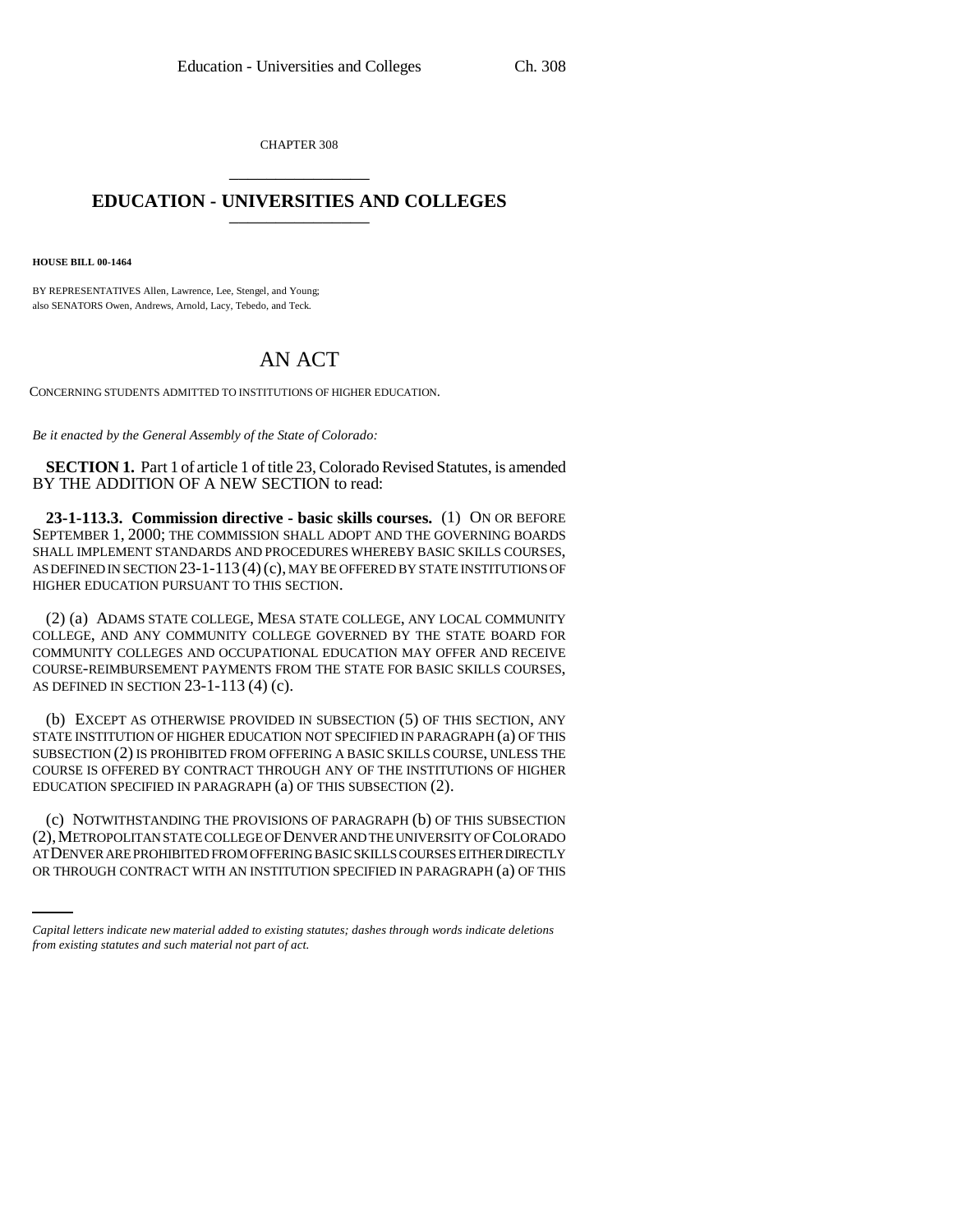SUBSECTION (2).

(3) THE STATE BOARD FOR COMMUNITY COLLEGES AND OCCUPATIONAL EDUCATION, LOCAL COMMUNITY COLLEGES, ADAMS STATE COLLEGE, AND MESA STATE COLLEGE SHALL:

(a) TRACK ALL STUDENTS WHO ARE REQUIRED TO TAKE BASIC SKILLS COURSES PURSUANT TO SECTION 23-1-113 (1) (b) (I) (B) IN ORDER TO DETERMINE WHETHER THOSE STUDENTS SUCCESSFULLY COMPLETE REQUIREMENTS FOR GRADUATION;

(b) COMPILE DATA REGARDING STUDENT PERFORMANCE THAT DESCRIBES WITH REGARD TO STUDENTS WHO TAKE BASIC SKILLS COURSES PURSUANT TO SECTION 23-1-113 (1) (b) (I) (B):

(I) THE SCHOOL DISTRICTS FROM WHICH SAID STUDENTS GRADUATED;

(II) THE NUMBER OF SAID STUDENTS GRADUATING FROM EACH SCHOOL DISTRICT; AND

(III) THE BASIC SKILLS FOR WHICH SAID STUDENTS REQUIRE REMEDIATION; AND

(c) REPORT ANNUALLY TO THE COMMISSION THE DATA COMPILED PURSUANT TO PARAGRAPHS (a) AND (b) OF THIS SUBSECTION (3).

(4) (a) THE COMMISSION SHALL TRANSMIT ANNUALLY TO THE EDUCATION COMMITTEES OF THE SENATE AND THE HOUSE OF REPRESENTATIVES, THE JOINT BUDGET COMMITTEE AND THE DEPARTMENT OF EDUCATION AN ANALYSIS OF THE DATA:

(I) REGARDING STUDENTS WHO TAKE BASIC SKILLS COURSES PURSUANT TO SECTION 23-1-113 (1) (b) (I) (B); AND

(II) REGARDING THE COSTS OF PROVIDING BASIC SKILLS COURSES PURSUANT TO SECTION 23-1-113 (1) (b) (I) (B) AND WHETHER STUDENTS WHO COMPLETE SAID BASIC SKILLS COURSES SUCCESSFULLY COMPLETE THE REQUIREMENTS FOR GRADUATION.

(b) THE COMMISSION SHALL DISSEMINATE THE ANALYSIS TO EACH SCHOOL DISTRICT AND TO PUBLIC HIGH SCHOOLS WITHIN EACH DISTRICT.

(5) ANY STATE INSTITUTION OF HIGHER EDUCATION NOT SPECIFIED IN PARAGRAPH (a) OF SUBSECTION (2) OF THIS SECTION OFFERING A BASIC SKILLS COURSE ON A CASH-FUNDED BASIS SHALL REPORT ANNUALLY TO THE COMMISSION THE SAME DATA THAT IS REQUIRED TO BE COMPILED AND REPORTED PURSUANT TO PARAGRAPHS (a) AND (b) OF SUBSECTION (3) OF THIS SECTION.

(6) FOR PURPOSES OF THIS SECTION, "LOCAL COMMUNITY COLLEGE" SHALL INCLUDE AIMS COMMUNITY COLLEGE, COLORADO MOUNTAIN COLLEGE, NORTHEASTERN JUNIOR COLLEGE, AND COLORADO NORTHWESTERN COMMUNITY COLLEGE.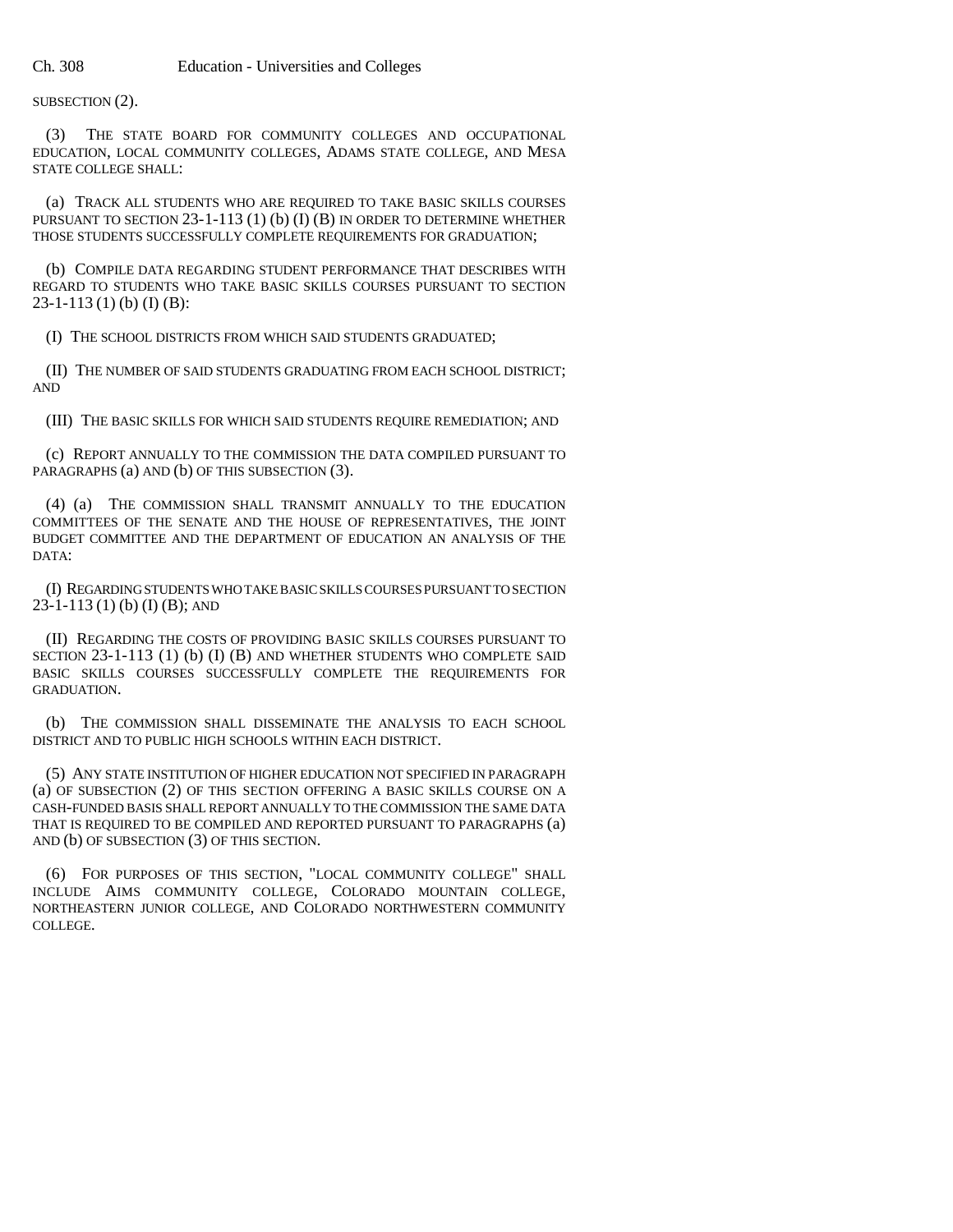**SECTION 2.** 23-1-113 (1) (b), Colorado Revised Statutes, is amended to read:

**23-1-113. Commission directive - admission standards for baccalaureate and graduate institutions of higher education.** (1) (b) (I) (A) The standards established for first-time admitted freshman students shall use a combination of high school academic performance indicators and national assessment test scores for eligibility criteria. The criteria established and the specified performance levels shall be consistent with the role and mission established for each state-supported institution of higher education.

(B) In lieu of the established statewide criteria, additional criteria may be used for up to twenty percent of the admitted freshmen, except as otherwise provided in subsection (3) of this section. BEGINNING WITH THE FALL SEMESTER 2001, EACH GOVERNING BOARD SHALL ADOPT POLICIES AND PROCEDURES THAT ENSURE EACH MATRICULATED FIRST-TIME FRESHMAN SHALL TAKE BASIC SKILLS PLACEMENT OR ASSESSMENT TESTS IN ENGLISH AND MATHEMATICS. SUCH TESTS SHALL BE DETERMINED BY THE INSTITUTION SUCH FRESHMAN ATTENDS, SHALL MEET THE STANDARDS ADOPTED BY THE COMMISSION PURSUANT TO SECTION 23-1-113.3 (1), AND SHALL BE ADMINISTERED BY SUCH INSTITUTION. STUDENTS IDENTIFIED BY INSTITUTIONS AS NEEDING BASIC SKILLS REMEDIAL COURSE WORK SHALL TAKE APPROPRIATE COURSE WORK NO LATER THAN THE END OF THEIR FRESHMAN YEAR. THE COMMISSION, IN CONSULTATION WITH THE GOVERNING BOARDS, SHALL ENSURE THE COMPARABILITY OF THESE PLACEMENT OR ASSESSMENT TESTS FOR THE PURPOSE OF PROVIDING CONSISTENT REPORTING DATA AS SUCH DATA ARE REQUIRED BY SECTION 23-1-113.3 (4). THE COMMISSION, IN CONSULTATION WITH THE GOVERNING BOARDS, SHALL ENSURE THAT EACH STUDENT IDENTIFIED AS NEEDING BASIC SKILLS REMEDIAL COURSE WORK IS PROVIDED WITH WRITTEN NOTIFICATION IDENTIFYING WHICH STATE INSTITUTIONS OFFER SUCH BASIC SKILLS COURSES AND THE APPROXIMATE COST AND RELATIVE AVAILABILITY OF SUCH COURSES, INCLUDING ANY ELECTRONIC ON-LINE COURSES.

(C) Students who meet the minimum criteria for admission shall not be guaranteed admission to the institution to which they have applied, but they shall be eligible for consideration.

(II) For purposes of this paragraph (b):

(A) "Academic performance indicators" may include, but shall not be limited to, grade point average, class rank, and content standard performance level assessments.

(A.3) "ACADEMIC SKILLS COURSES" MEANS COURSES THAT TEACH THE BASIC ACADEMIC SKILLS NECESSARY TO SUCCEED AT A POSTSECONDARY INSTITUTION.

(A.7) "BASIC SKILLS COURSES" MEANS COURSES THAT ARE PREREQUISITES TO THE LEVEL OF WORK EXPECTED AT A POSTSECONDARY INSTITUTION AND INCLUDE ACADEMIC SKILLS COURSES AND PREPARATORY COURSES.

(B) "National assessment test scores" may include, but shall not be limited to, ACT test scores and SAT test scores.

(B.5) "PREPARATORY COURSES" MEANS COURSES DESIGNED FOR STUDENTS WHO